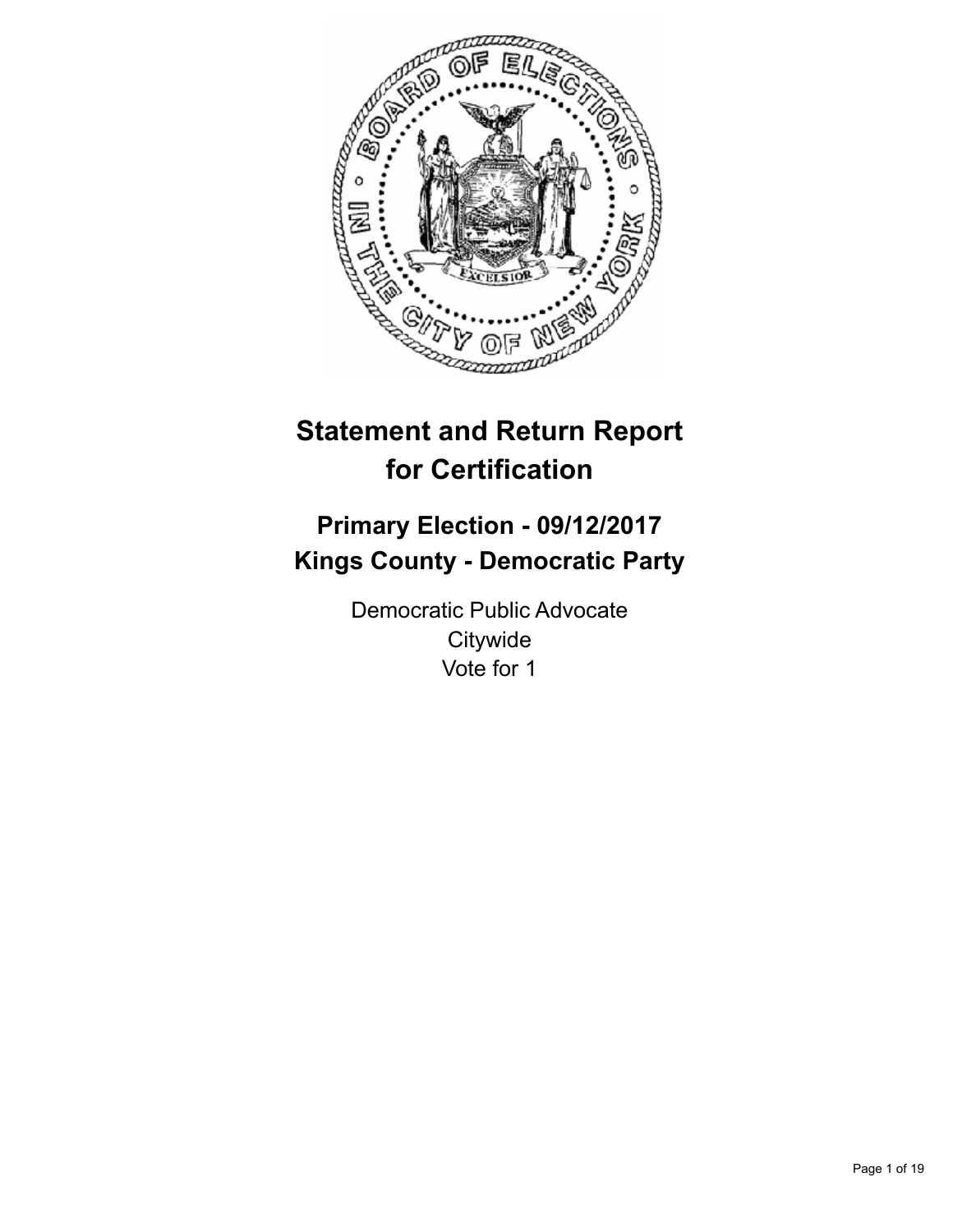

| <b>PUBLIC COUNTER</b>                                    | 5,534 |
|----------------------------------------------------------|-------|
| <b>MANUALLY COUNTED EMERGENCY</b>                        | 0     |
| <b>ABSENTEE / MILITARY</b>                               | 241   |
| <b>AFFIDAVIT</b>                                         | 19    |
| <b>Total Ballots</b>                                     | 5,794 |
| Less - Inapplicable Federal/Special Presidential Ballots | 0     |
| <b>Total Applicable Ballots</b>                          | 5,794 |
| <b>DAVID EISENBACH</b>                                   | 1,282 |
| <b>LETITIA JAMES</b>                                     | 3,163 |
| <b>BO DIETL (WRITE-IN)</b>                               | 1     |
| CHRISTOPHER MCKAY (WRITE-IN)                             | 1     |
| DAVID DUKE (WRITE-IN)                                    | 1     |
| DEREEIM HECKLES (WRITE-IN)                               | 1     |
| ED FARKHIER (WRITE-IN)                                   | 1     |
| ERIC ADAMS (WRITE-IN)                                    | 1     |
| KRISTEN GILLBERT (WRITE-IN)                              | 1     |
| UNATTRIBUTABLE WRITE-IN (WRITE-IN)                       | 3     |
| <b>VERMIN SUPREME (WRITE-IN)</b>                         | 1     |
| <b>Total Votes</b>                                       | 4,456 |
| Unrecorded                                               | 1,338 |

| <b>PUBLIC COUNTER</b>                                    | 9,305          |
|----------------------------------------------------------|----------------|
| <b>MANUALLY COUNTED EMERGENCY</b>                        | 0              |
| ABSENTEE / MILITARY                                      | 217            |
| <b>AFFIDAVIT</b>                                         | 73             |
| <b>Total Ballots</b>                                     | 9,595          |
| Less - Inapplicable Federal/Special Presidential Ballots | 0              |
| <b>Total Applicable Ballots</b>                          | 9,595          |
| <b>DAVID EISENBACH</b>                                   | 1,163          |
| <b>LETITIA JAMES</b>                                     | 6,940          |
| AL SHARPTON (WRITE-IN)                                   | 1              |
| ALICE JACKSON (WRITE-IN)                                 | 1              |
| CHAIM DEUTCH (WRITE-IN)                                  | 1              |
| MELISSA MARK VIVERITO (WRITE-IN)                         | 1              |
| MOOREVELL WILLIAMS (WRITE-IN)                            | 1              |
| ROY MITCHELL (WRITE-IN)                                  | 1              |
| UNATTRIBUTABLE WRITE-IN (WRITE-IN)                       | 7              |
| UNCOUNTED WRITE-IN PER STATUTE (WRITE-IN)                | $\overline{2}$ |
| <b>Total Votes</b>                                       | 8,118          |
| Unrecorded                                               | 1,477          |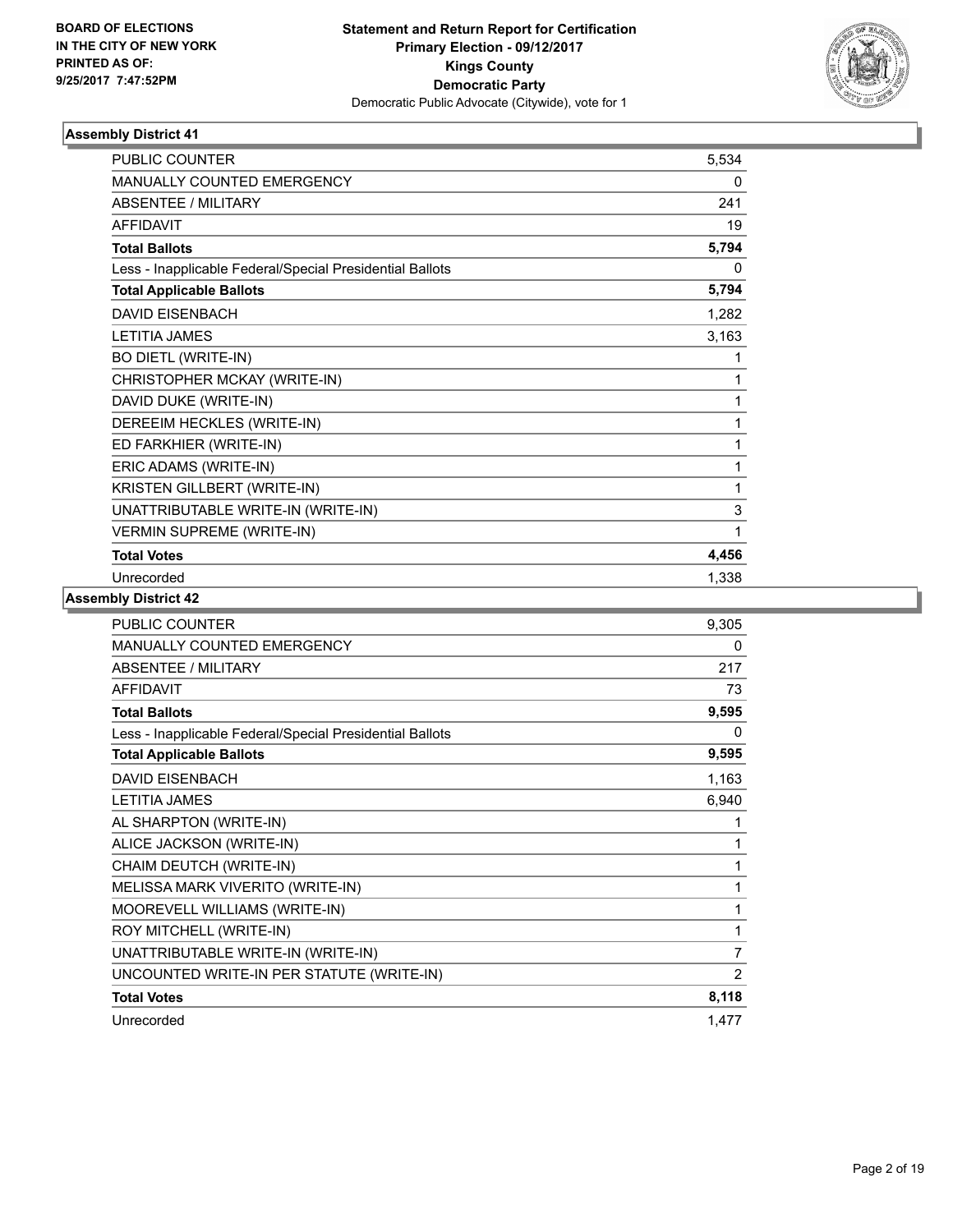

| <b>PUBLIC COUNTER</b>                                    | 11,883 |
|----------------------------------------------------------|--------|
| MANUALLY COUNTED EMERGENCY                               | 0      |
| <b>ABSENTEE / MILITARY</b>                               | 305    |
| <b>AFFIDAVIT</b>                                         | 122    |
| <b>Total Ballots</b>                                     | 12,310 |
| Less - Inapplicable Federal/Special Presidential Ballots | 0      |
| <b>Total Applicable Ballots</b>                          | 12,310 |
| <b>DAVID EISENBACH</b>                                   | 926    |
| <b>LETITIA JAMES</b>                                     | 10,083 |
| BARRETT ZACHARY (WRITE-IN)                               | 1      |
| BENJAMIN SCHONBACK (WRITE-IN)                            | 1      |
| JABARI BRISPORT (WRITE-IN)                               | 1      |
| JAMEL ROBINSON (WRITE-IN)                                | 1      |
| JAMES LANE (WRITE-IN)                                    | 1      |
| JARED NESBITT (WRITE-IN)                                 | 1      |
| NICOLE MALLIOTAKIS (WRITE-IN)                            | 1      |
| PATRICK SELVAL (WRITE-IN)                                | 1      |
| SCOTT M STRINGER (WRITE-IN)                              | 1      |
| UNATTRIBUTABLE WRITE-IN (WRITE-IN)                       | 13     |
| UNCOUNTED WRITE-IN PER STATUTE (WRITE-IN)                | 1      |
| <b>Total Votes</b>                                       | 11,032 |
| Unrecorded                                               | 1,278  |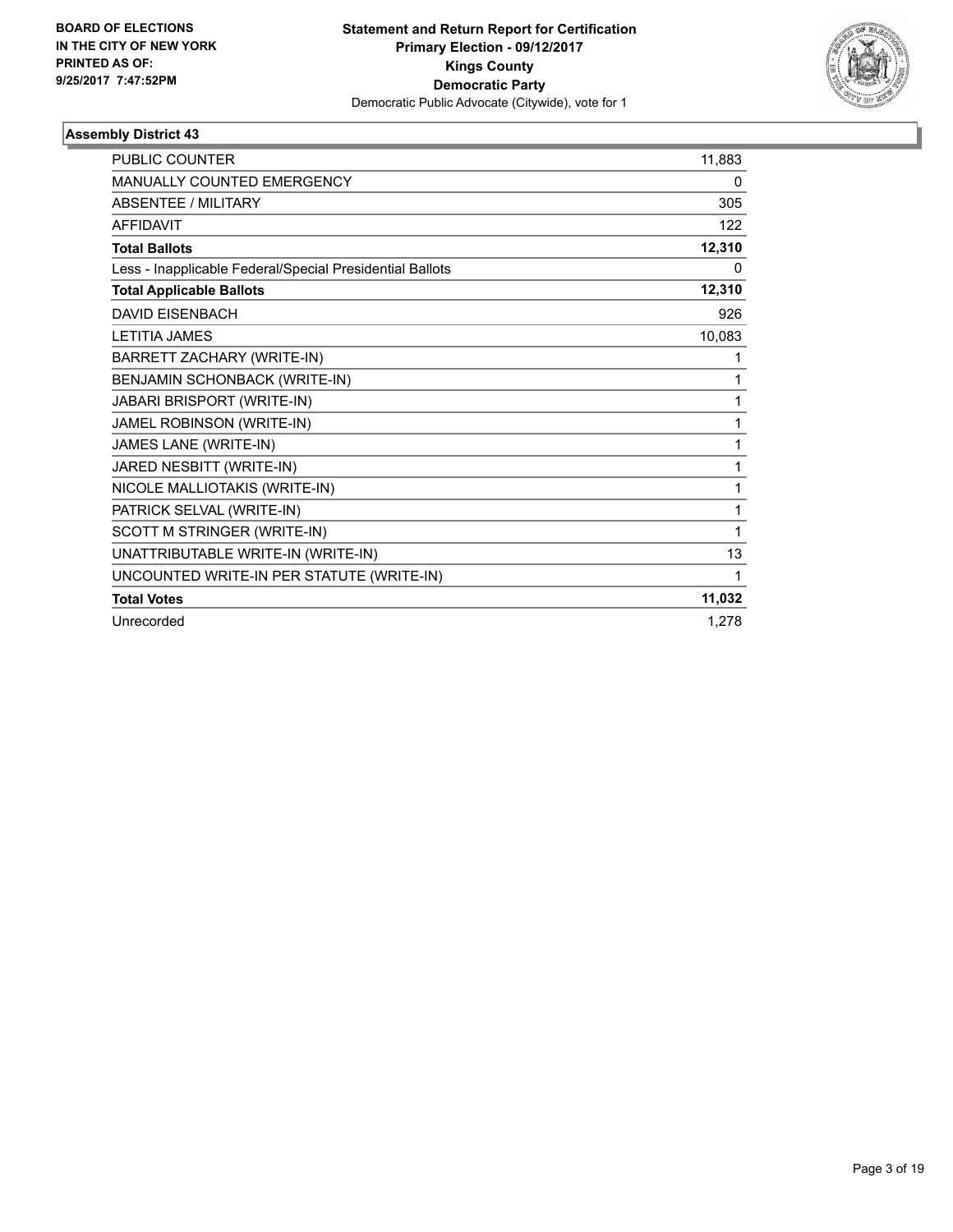

| PUBLIC COUNTER                                           | 10,573 |
|----------------------------------------------------------|--------|
| <b>MANUALLY COUNTED EMERGENCY</b>                        | 1      |
| ABSENTEE / MILITARY                                      | 175    |
| <b>AFFIDAVIT</b>                                         | 72     |
| <b>Total Ballots</b>                                     | 10,821 |
| Less - Inapplicable Federal/Special Presidential Ballots | 0      |
| <b>Total Applicable Ballots</b>                          | 10,821 |
| <b>DAVID EISENBACH</b>                                   | 1,654  |
| <b>LETITIA JAMES</b>                                     | 7,155  |
| ANTHONY CACCAMO (WRITE-IN)                               | 1      |
| BILL DE BLASIO (WRITE-IN)                                | 1      |
| <b>BRAIN LEHER (WRITE-IN)</b>                            | 1      |
| CELESTE HORNBACH (WRITE-IN)                              | 1      |
| DAN GARODNICK (WRITE-IN)                                 | 1      |
| DONALD TRUMP, JR. (WRITE-IN)                             | 1      |
| JACOB SIEGEL (WRITE-IN)                                  | 1      |
| JAMES LANE (WRITE-IN)                                    | 1      |
| JAMES LANG (WRITE-IN)                                    | 1      |
| JANETT HAVA (WRITE-IN)                                   | 1      |
| LAURA TABATHA SHERIDEAN (WRITE-IN)                       | 1      |
| MARDECHAEI DECKLBAHAUN (WRITE-IN)                        | 1      |
| MICHAEL BLOOMBERG (WRITE-IN)                             | 2      |
| PAUL G. PONTIOUS (WRITE-IN)                              | 1      |
| RICHARD S BASHER (WRITE-IN)                              | 1      |
| STEVEN REISER (WRITE-IN)                                 | 1      |
| TROY ODENDHAL (WRITE-IN)                                 | 1      |
| UNATTRIBUTABLE WRITE-IN (WRITE-IN)                       | 4      |
| UNCOUNTED WRITE-IN PER STATUTE (WRITE-IN)                | 1      |
| YASMIN MOSTOLY (WRITE-IN)                                | 1      |
| <b>Total Votes</b>                                       | 8,833  |
| Unrecorded                                               | 1,988  |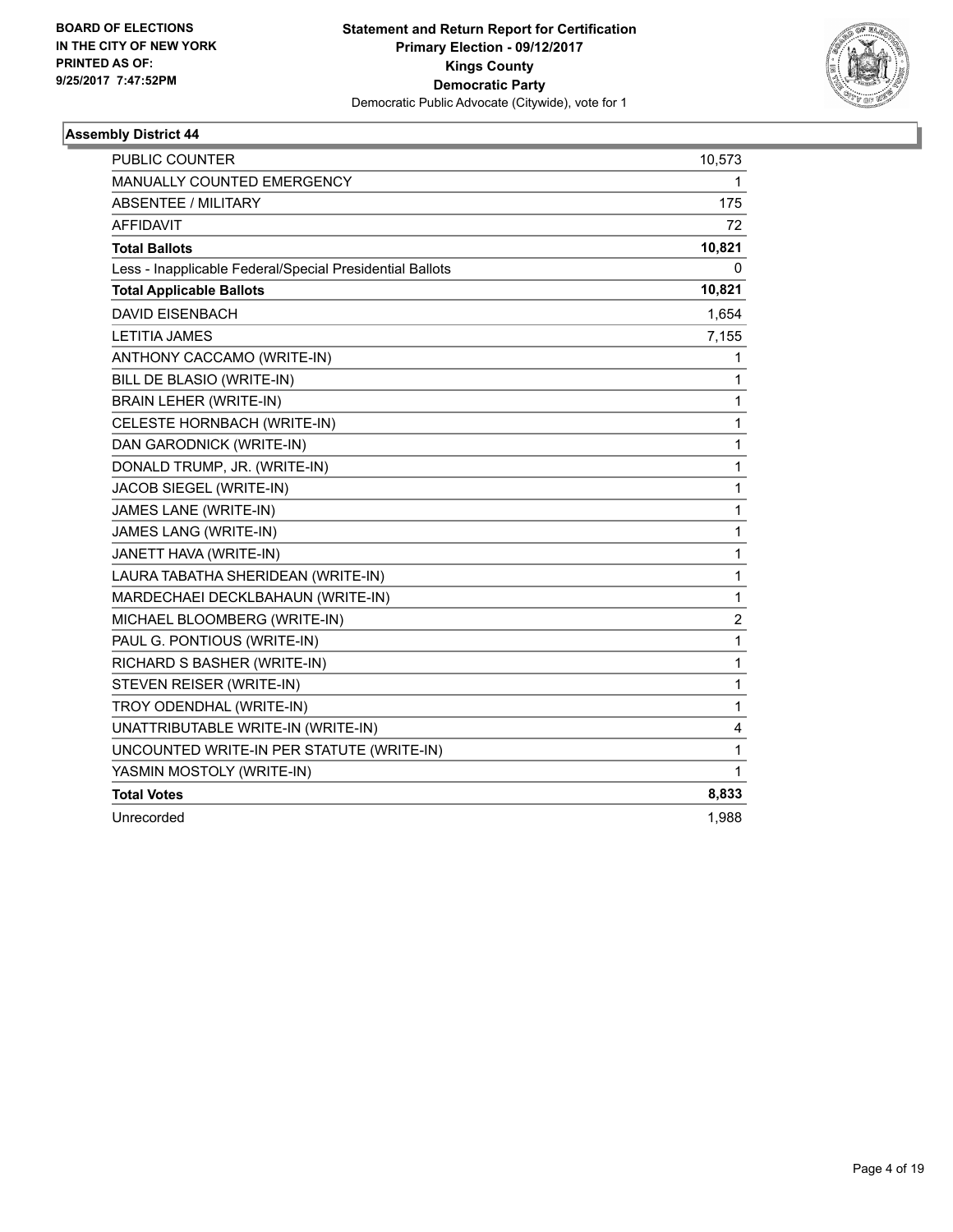

| PUBLIC COUNTER                                           | 3,095          |
|----------------------------------------------------------|----------------|
| <b>MANUALLY COUNTED EMERGENCY</b>                        | 0              |
| ABSENTEE / MILITARY                                      | 125            |
| AFFIDAVIT                                                | 17             |
| <b>Total Ballots</b>                                     | 3,237          |
| Less - Inapplicable Federal/Special Presidential Ballots | 0              |
| <b>Total Applicable Ballots</b>                          | 3,237          |
| <b>DAVID EISENBACH</b>                                   | 1,117          |
| <b>LETITIA JAMES</b>                                     | 1,005          |
| BILL DE BLASIO (WRITE-IN)                                | 1              |
| <b>BO DIETL (WRITE-IN)</b>                               | 1              |
| CHEIM TWERSKY (WRITE-IN)                                 | 1              |
| ELDERT NG (WRITE-IN)                                     | 1              |
| KEVIN P. CARROLL (WRITE-IN)                              | 1              |
| MILLY KRAUSE (WRITE-IN)                                  | 1              |
| MIREL KRAUSE (WRITE-IN)                                  | 1              |
| UNATTRIBUTABLE WRITE-IN (WRITE-IN)                       | $\overline{2}$ |
| VINCENT J GENTILE (WRITE-IN)                             | 1              |
| <b>Total Votes</b>                                       | 2,132          |
| Unrecorded                                               | 1,105          |

| <b>PUBLIC COUNTER</b>                                    | 6,418          |
|----------------------------------------------------------|----------------|
| <b>MANUALLY COUNTED EMERGENCY</b>                        | 0              |
| ABSENTEE / MILITARY                                      | 261            |
| <b>AFFIDAVIT</b>                                         | 39             |
| <b>Total Ballots</b>                                     | 6,718          |
| Less - Inapplicable Federal/Special Presidential Ballots | 0              |
| <b>Total Applicable Ballots</b>                          | 6,718          |
| DAVID EISENBACH                                          | 1,600          |
| <b>LETITIA JAMES</b>                                     | 2,943          |
| HARRY POTTER (WRITE-IN)                                  | 1              |
| HILLARY CLINTON (WRITE-IN)                               | 1              |
| JOVAN SANTOPIETRO (WRITE-IN)                             | 1              |
| LEON OFMAN (WRITE-IN)                                    | 1              |
| LINLIN CHEIN REID (WRITE-IN)                             | $\overline{2}$ |
| MARTY MARKOWITZ (WRITE-IN)                               | 1              |
| UNATTRIBUTABLE WRITE-IN (WRITE-IN)                       | 5              |
| VIVIAN KAHAN (WRITE-IN)                                  | 1              |
| <b>Total Votes</b>                                       | 4,556          |
| Unrecorded                                               | 2,162          |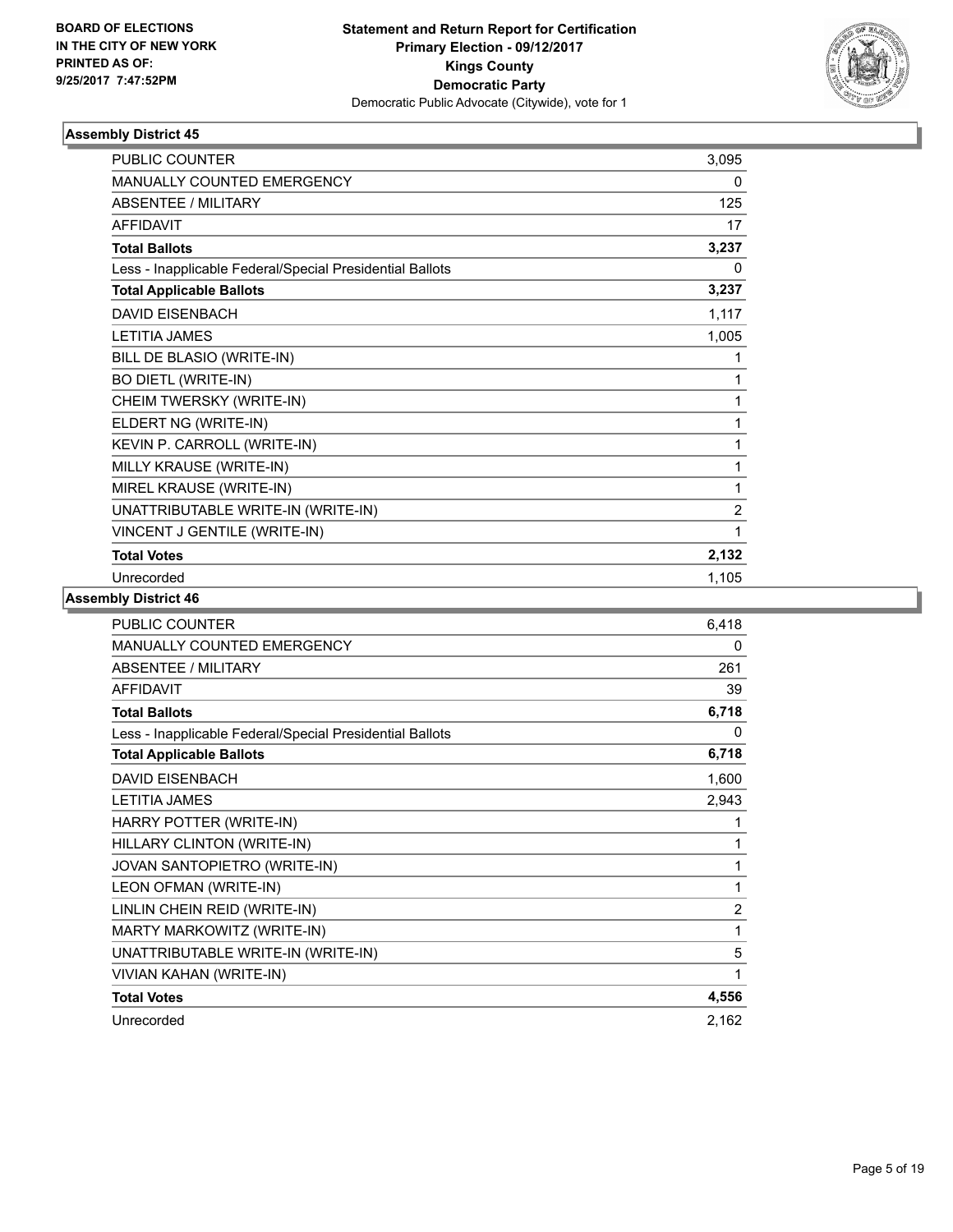

| <b>PUBLIC COUNTER</b>                                    | 3,185          |
|----------------------------------------------------------|----------------|
| <b>MANUALLY COUNTED EMERGENCY</b>                        | 0              |
| <b>ABSENTEE / MILITARY</b>                               | 158            |
| <b>AFFIDAVIT</b>                                         | 14             |
| <b>Total Ballots</b>                                     | 3,357          |
| Less - Inapplicable Federal/Special Presidential Ballots | 0              |
| <b>Total Applicable Ballots</b>                          | 3,357          |
| DAVID EISENBACH                                          | 862            |
| <b>LETITIA JAMES</b>                                     | 1,168          |
| ANTONIETTA FUCCIO (WRITE-IN)                             | 1              |
| BILL RUSSELL (WRITE-IN)                                  | 1              |
| <b>BO DIETL (WRITE-IN)</b>                               | 1              |
| DAN BONANNO (WRITE-IN)                                   | $\overline{2}$ |
| EHAB ABDERLEN (WRITE-IN)                                 | 1              |
| JAVIER HIDALGO (WRITE-IN)                                | 1              |
| JUSTIN CASE (WRITE-IN)                                   | 1              |
| LINDA SARSOUR (WRITE-IN)                                 | 1              |
| MIKE TOLKIN (WRITE-IN)                                   | 1              |
| NICOLE MALLIOTAKIS (WRITE-IN)                            | 1              |
| UNATTRIBUTABLE WRITE-IN (WRITE-IN)                       | 3              |
| <b>Total Votes</b>                                       | 2,044          |
| Unrecorded                                               | 1.313          |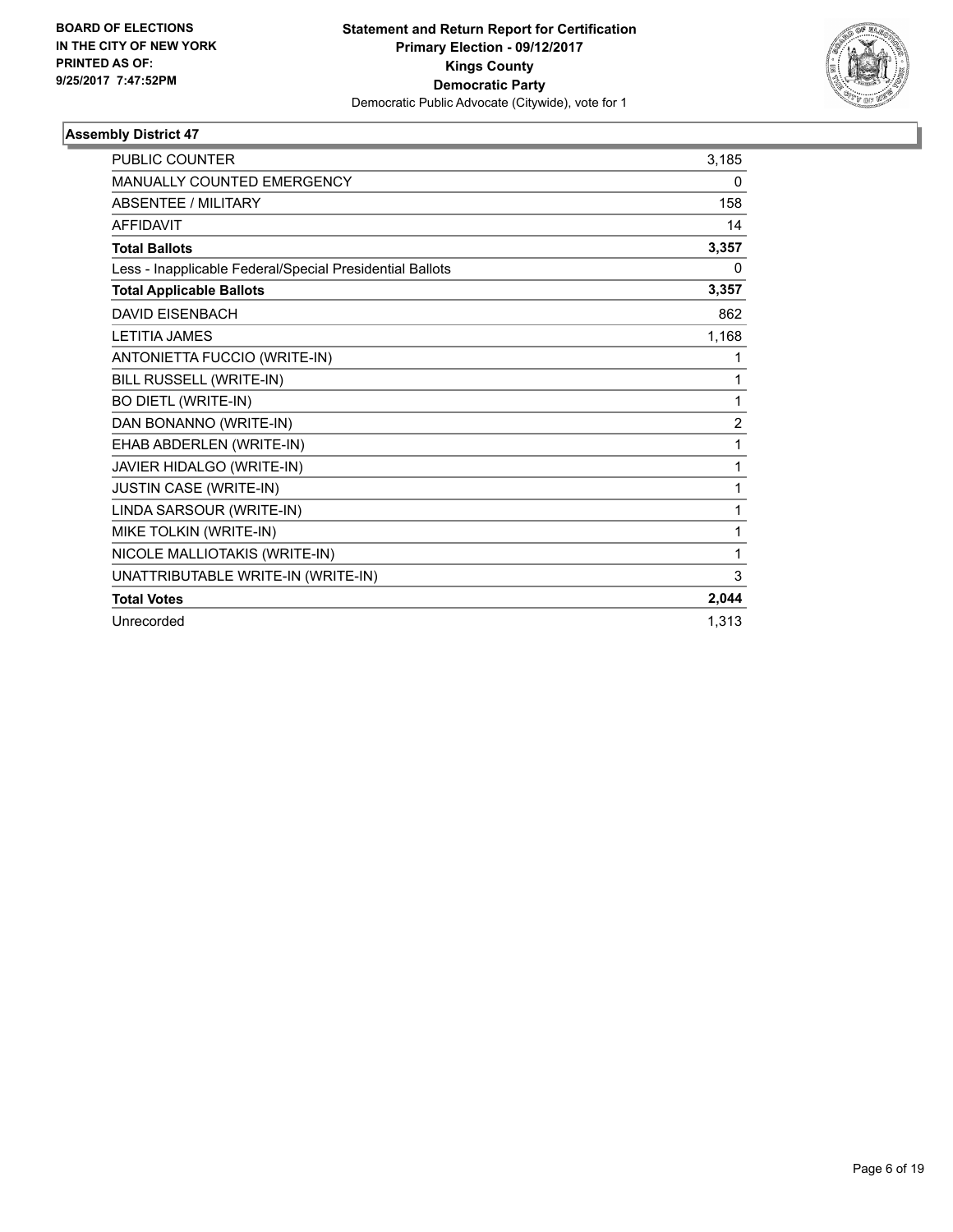

| <b>PUBLIC COUNTER</b>                                    | 2,791          |
|----------------------------------------------------------|----------------|
| <b>MANUALLY COUNTED EMERGENCY</b>                        | 0              |
| <b>ABSENTEE / MILITARY</b>                               | 93             |
| <b>AFFIDAVIT</b>                                         | 18             |
| <b>Total Ballots</b>                                     | 2,902          |
| Less - Inapplicable Federal/Special Presidential Ballots | $\Omega$       |
| <b>Total Applicable Ballots</b>                          | 2,902          |
| <b>DAVID EISENBACH</b>                                   | 1,182          |
| <b>LETITIA JAMES</b>                                     | 913            |
| BEN-SIYON YERUSNALAYIM (WRITE-IN)                        | 1              |
| BILL DE BLASIO (WRITE-IN)                                | 1              |
| DAVID ROSENBERG (WRITE-IN)                               | 1              |
| DAVID SHLOMO BONDY (WRITE-IN)                            | 1              |
| IAN D. GORSHEK (WRITE-IN)                                | 1              |
| IAN DAVID GIRSHEK (WRITE-IN)                             | 1              |
| MEIR SOLOMON DAYANI (WRITE-IN)                           | 1              |
| NACHMAN HEIMFELD (WRITE-IN)                              | 1              |
| RABBI MILLLER (WRITE-IN)                                 | 1              |
| SETH ROSENBLUM (WRITE-IN)                                | 1              |
| SHALOM IZRAILEV (WRITE-IN)                               | 1              |
| UNATTRIBUTABLE WRITE-IN (WRITE-IN)                       | $\overline{c}$ |
| YAGDIL TORAH (WRITE-IN)                                  | 1              |
| <b>Total Votes</b>                                       | 2,109          |
| Unrecorded                                               | 793            |

| PUBLIC COUNTER                                           | 3,154 |
|----------------------------------------------------------|-------|
| <b>MANUALLY COUNTED EMERGENCY</b>                        | 0     |
| ABSENTEE / MILITARY                                      | 80    |
| AFFIDAVIT                                                | 20    |
| <b>Total Ballots</b>                                     | 3,254 |
| Less - Inapplicable Federal/Special Presidential Ballots | 0     |
| <b>Total Applicable Ballots</b>                          | 3,254 |
| <b>DAVID EISENBACH</b>                                   | 753   |
| LETITIA JAMES                                            | 1,311 |
| BERNIE SANDERS (WRITE-IN)                                | 1     |
| NANCY TONG (WRITE-IN)                                    | 1     |
| UNATTRIBUTABLE WRITE-IN (WRITE-IN)                       | 4     |
| UNCOUNTED WRITE-IN PER STATUTE (WRITE-IN)                | 1     |
| YADIRA HADLETT (WRITE-IN)                                | 1     |
| <b>Total Votes</b>                                       | 2,072 |
| Unrecorded                                               | 1,182 |
|                                                          |       |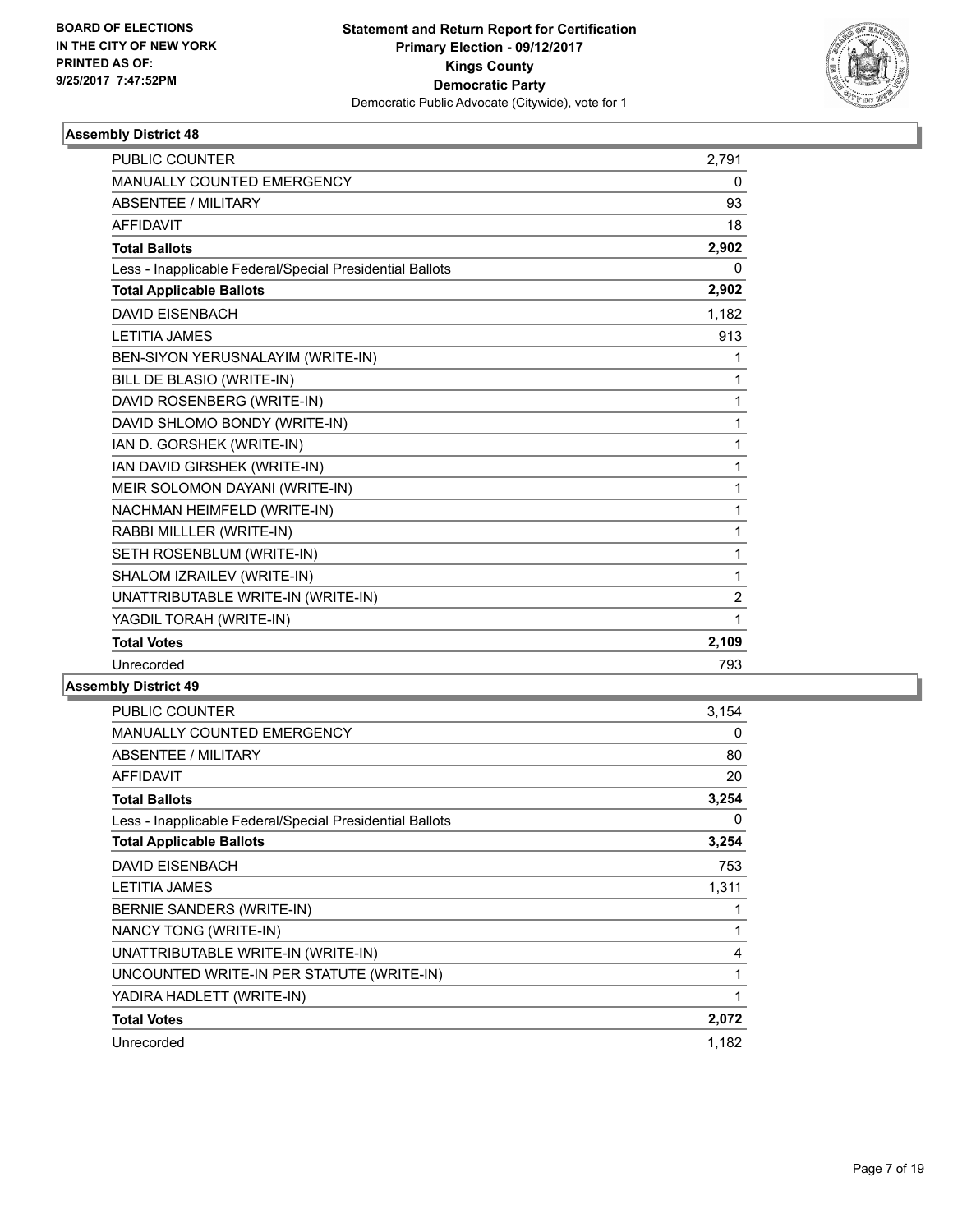

| <b>PUBLIC COUNTER</b>                                    | 6,535          |
|----------------------------------------------------------|----------------|
| MANUALLY COUNTED EMERGENCY                               | 11             |
| <b>ABSENTEE / MILITARY</b>                               | 67             |
| <b>AFFIDAVIT</b>                                         | 85             |
| <b>Total Ballots</b>                                     | 6,698          |
| Less - Inapplicable Federal/Special Presidential Ballots | 0              |
| <b>Total Applicable Ballots</b>                          | 6,698          |
| <b>DAVID EISENBACH</b>                                   | 955            |
| <b>LETITIA JAMES</b>                                     | 4,293          |
| AMEYA LELE (WRITE-IN)                                    | 1              |
| BERNIE SANDERS (WRITE-IN)                                | 1              |
| <b>BO DIETL (WRITE-IN)</b>                               | 1              |
| DONALD TRUMP, JR. (WRITE-IN)                             | 1              |
| IDY WEBER (WRITE-IN)                                     | 1              |
| JOEL KLEINBERGER (WRITE-IN)                              | 1              |
| LINDSEY SIEBER (WRITE-IN)                                | 1              |
| TOMMY TORRES (WRITE-IN)                                  | 1              |
| UNATTRIBUTABLE WRITE-IN (WRITE-IN)                       | $\overline{7}$ |
| UNCOUNTED WRITE-IN PER STATUTE (WRITE-IN)                | 1              |
| <b>Total Votes</b>                                       | 5,264          |
| Unrecorded                                               | 1,434          |

| <b>PUBLIC COUNTER</b>                                    | 8,162          |
|----------------------------------------------------------|----------------|
| <b>MANUALLY COUNTED EMERGENCY</b>                        | 2              |
| <b>ABSENTEE / MILITARY</b>                               | 87             |
| <b>AFFIDAVIT</b>                                         | 77             |
| <b>Total Ballots</b>                                     | 8,328          |
| Less - Inapplicable Federal/Special Presidential Ballots | 0              |
| <b>Total Applicable Ballots</b>                          | 8,328          |
| <b>DAVID EISENBACH</b>                                   | 1,294          |
| <b>LETITIA JAMES</b>                                     | 4,538          |
| BILL DE BLASIO (WRITE-IN)                                | 1              |
| <b>BO DIETAL (WRITE-IN)</b>                              | 1              |
| CHAIM BERGMAN (WRITE-IN)                                 | 1              |
| CHRIS MIAO (WRITE-IN)                                    | 1              |
| JAMES LANE (WRITE-IN)                                    | $\overline{2}$ |
| KHADER EL YATEEM (WRITE-IN)                              | 1              |
| MICHAEL O'REILLY (WRITE-IN)                              | 1              |
| MIKE GRUCHOWSKI (WRITE-IN)                               | 1              |
| NANCY TONG (WRITE-IN)                                    | 1              |
| UNATTRIBUTABLE WRITE-IN (WRITE-IN)                       | $\overline{7}$ |
| YEHUDA GRUEN (WRITE-IN)                                  | 1              |
| <b>Total Votes</b>                                       | 5,850          |
| Unrecorded                                               | 2,478          |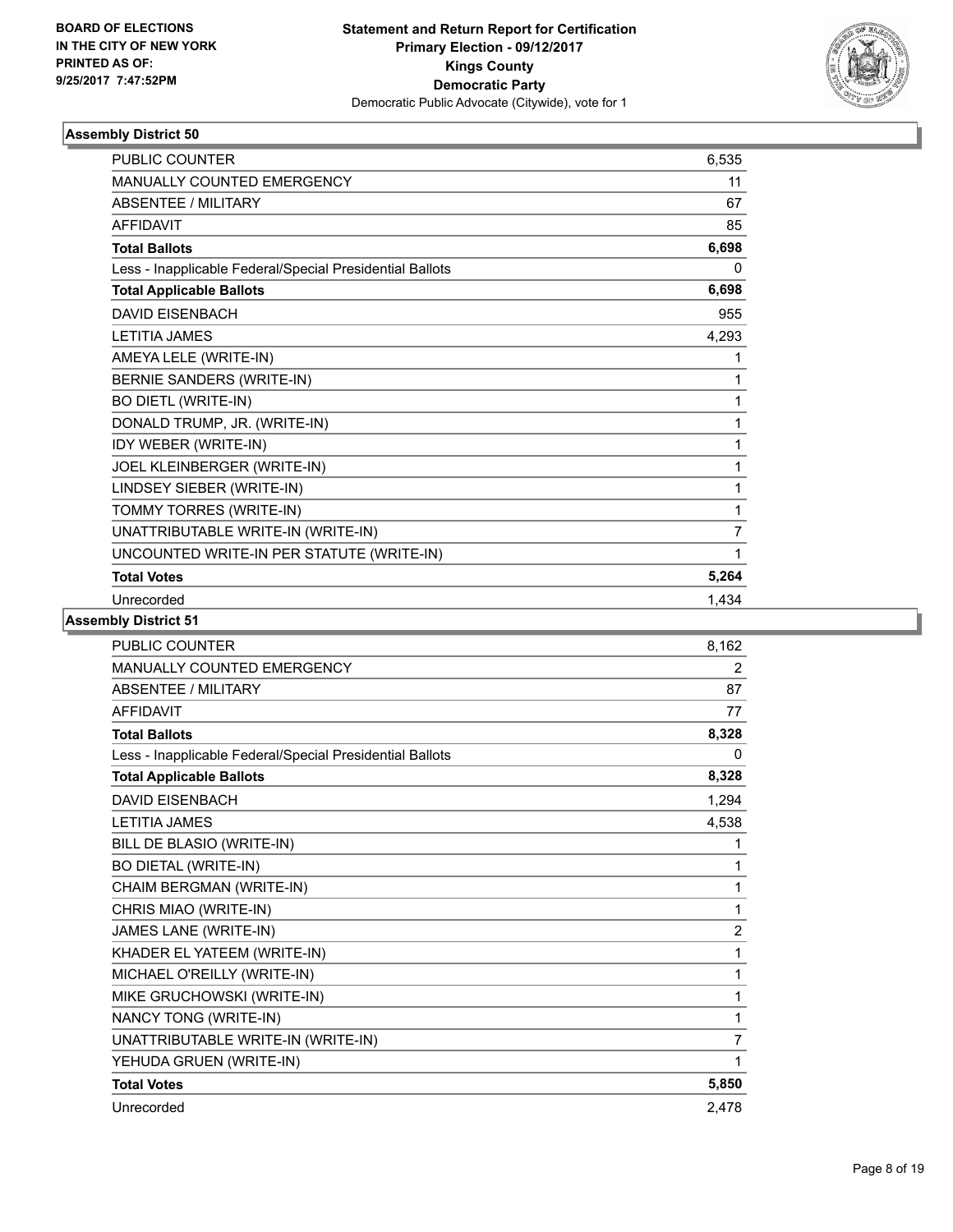

| <b>PUBLIC COUNTER</b>                                    | 15,444         |
|----------------------------------------------------------|----------------|
| MANUALLY COUNTED EMERGENCY                               | 0              |
| ABSENTEE / MILITARY                                      | 331            |
| <b>AFFIDAVIT</b>                                         | 122            |
| <b>Total Ballots</b>                                     | 15,897         |
| Less - Inapplicable Federal/Special Presidential Ballots | 0              |
| <b>Total Applicable Ballots</b>                          | 15,897         |
| <b>DAVID EISENBACH</b>                                   | 2,259          |
| <b>LETITIA JAMES</b>                                     | 10,654         |
| ALTON YEE (WRITE-IN)                                     | 1              |
| ANDREW FULLER (WRITE-IN)                                 | 1              |
| BEN BENNET (WRITE-IN)                                    | 1              |
| BILL DE BLASIO (WRITE-IN)                                | 1              |
| CHRIS DORRIAN (WRITE-IN)                                 | 1              |
| CHRIS SROW (WRITE-IN)                                    | 1              |
| CHRISTOPHER HAMMETT (WRITE-IN)                           | 1              |
| DEANNA LOGAN (WRITE-IN)                                  | 1              |
| DOUGIE JONES (WRITE-IN)                                  | 1              |
| HANNAH ALEXANDER (WRITE-IN)                              | 1              |
| HILLARY CLINTON (WRITE-IN)                               | 1              |
| HOWARD STERN (WRITE-IN)                                  | 1              |
| IAN BAKERMAN (WRITE-IN)                                  | 1              |
| JAMES LANE (WRITE-IN)                                    | 1              |
| JONAHAN KIMMEL (WRITE-IN)                                | 1              |
| JUON GOMOLER (WRITE-IN)                                  | 1              |
| KAHE TUSTEAD (WRITE-IN)                                  | 1              |
| LISA GIBBS (WRITE-IN)                                    | 1              |
| MARLENE ZURACK (WRITE-IN)                                | 1              |
| MARTY MARKOWITZ (WRITE-IN)                               | 1              |
| MATT GLAZER (WRITE-IN)                                   | 1              |
| MERYL ARNOLD (WRITE-IN)                                  | 1              |
| MICHAEL BLOOMBERG (WRITE-IN)                             | $\overline{2}$ |
| MICHAEL L. MARRELLA (WRITE-IN)                           | 1              |
| MICHELLE OBAMA (WRITE-IN)                                | 1              |
| NATHANIEL M. LEVINE (WRITE-IN)                           | 1              |
| NEUFELD, RUSSELL (WRITE-IN)                              | 1              |
| PAUL WELLSTONE (WRITE-IN)                                | 1              |
| RACHEL GOODMEN (WRITE-IN)                                | 1              |
| RESHMA SAVJANI (WRITE-IN)                                | 1              |
| SCOTT M STRINGER (WRITE-IN)                              | 1              |
| TASCHA VAN AUKEN (WRITE-IN)                              | 1              |
| TIM ROBERTS (WRITE-IN)                                   | 1              |
| UNATTRIBUTABLE WRITE-IN (WRITE-IN)                       | 10             |
| <b>Total Votes</b>                                       | 12,957         |
| Unrecorded                                               | 2,940          |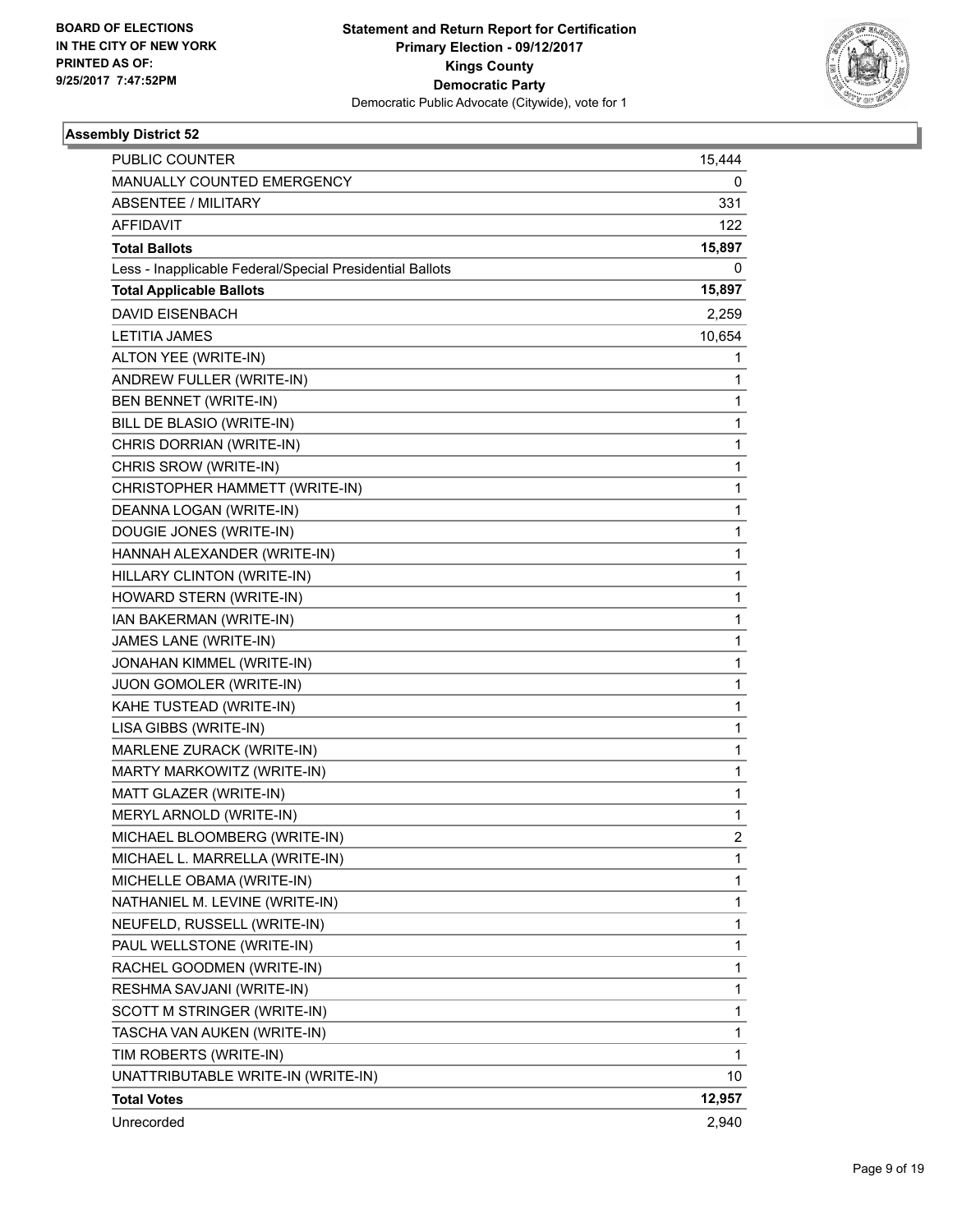

| <b>PUBLIC COUNTER</b>                                    | 8,748          |
|----------------------------------------------------------|----------------|
| <b>MANUALLY COUNTED EMERGENCY</b>                        | 4              |
| <b>ABSENTEE / MILITARY</b>                               | 82             |
| <b>AFFIDAVIT</b>                                         | 97             |
| <b>Total Ballots</b>                                     | 8,931          |
| Less - Inapplicable Federal/Special Presidential Ballots | 0              |
| <b>Total Applicable Ballots</b>                          | 8,931          |
| <b>DAVID EISENBACH</b>                                   | 1,281          |
| <b>LETITIA JAMES</b>                                     | 4,897          |
| ALEX MERCED (WRITE-IN)                                   | 1              |
| ANTONIO REYNOSO (WRITE-IN)                               | $\overline{c}$ |
| DONALD TRUMP (WRITE-IN)                                  | 1              |
| DOV HIKIND (WRITE-IN)                                    | 1              |
| NAOMI KLEIN (WRITE-IN)                                   | 1              |
| RONNIE CHO (WRITE-IN)                                    | 1              |
| UNATTRIBUTABLE WRITE-IN (WRITE-IN)                       | $\overline{7}$ |
| UNCOUNTED WRITE-IN PER STATUTE (WRITE-IN)                | 1              |
| <b>Total Votes</b>                                       | 6,193          |
| Unrecorded                                               | 2,738          |

| <b>PUBLIC COUNTER</b>                                    | 5.184 |
|----------------------------------------------------------|-------|
| <b>MANUALLY COUNTED EMERGENCY</b>                        | 0     |
| ABSENTEE / MILITARY                                      | 83    |
| AFFIDAVIT                                                | 47    |
| <b>Total Ballots</b>                                     | 5,314 |
| Less - Inapplicable Federal/Special Presidential Ballots | 0     |
| <b>Total Applicable Ballots</b>                          | 5,314 |
| <b>DAVID EISENBACH</b>                                   | 684   |
| <b>LETITIA JAMES</b>                                     | 3,357 |
| BILL DE BLASIO (WRITE-IN)                                | 2     |
| DIANA PRINCE (WRITE-IN)                                  | 1     |
| ERIC ADAMS (WRITE-IN)                                    | 1     |
| UNATTRIBUTABLE WRITE-IN (WRITE-IN)                       | 4     |
| UNCOUNTED WRITE-IN PER STATUTE (WRITE-IN)                | 1     |
| <b>Total Votes</b>                                       | 4,050 |
| Unrecorded                                               | 1,264 |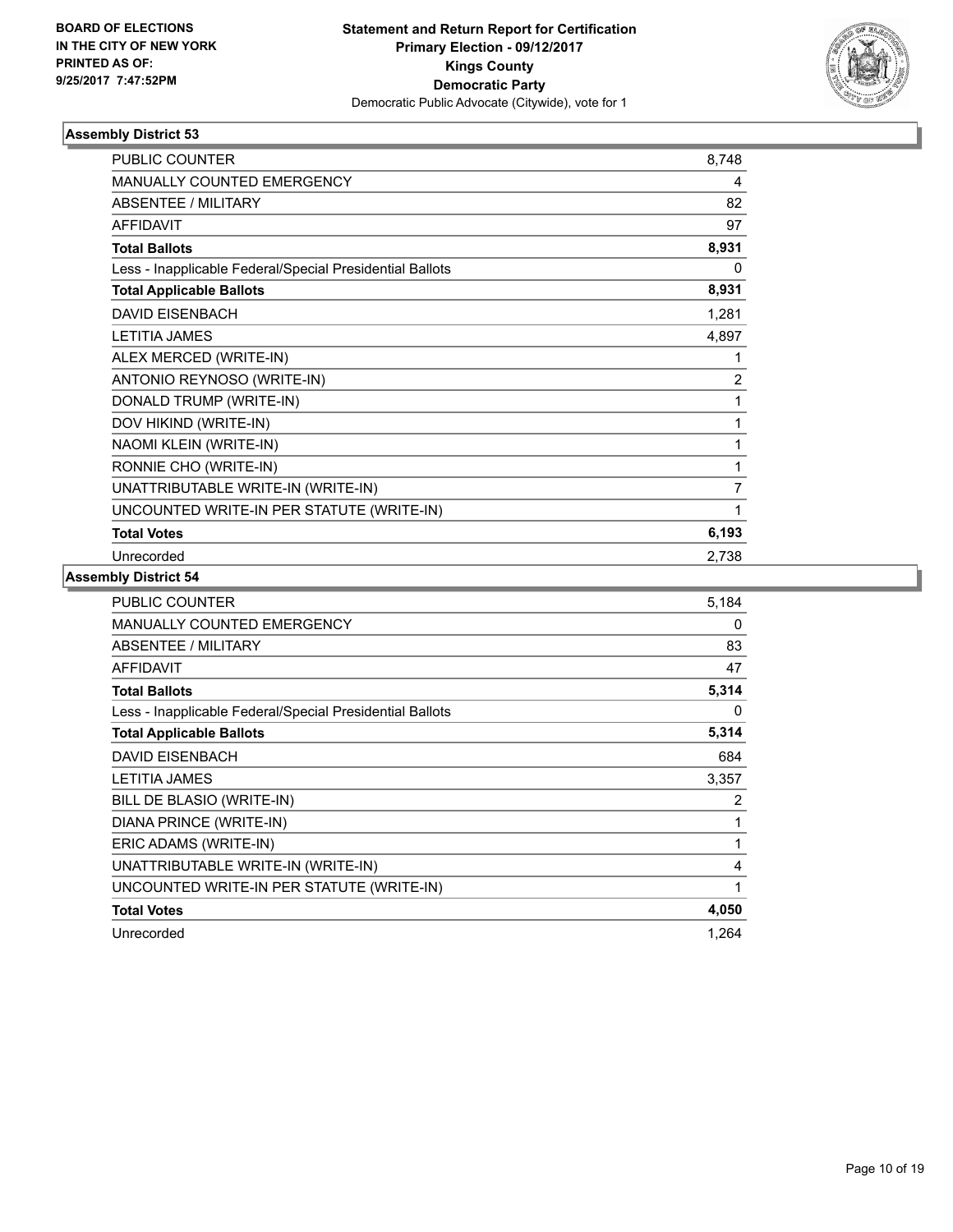

| <b>PUBLIC COUNTER</b>                                    | 8,080 |
|----------------------------------------------------------|-------|
| <b>MANUALLY COUNTED EMERGENCY</b>                        | 0     |
| ABSENTEE / MILITARY                                      | 167   |
| <b>AFFIDAVIT</b>                                         | 66    |
| <b>Total Ballots</b>                                     | 8,313 |
| Less - Inapplicable Federal/Special Presidential Ballots | 0     |
| <b>Total Applicable Ballots</b>                          | 8,313 |
| <b>DAVID EISENBACH</b>                                   | 558   |
| <b>LETITIA JAMES</b>                                     | 6,276 |
| CHRISTOPHER BOREY (WRITE-IN)                             | 2     |
| DARLENE MEALY (WRITE-IN)                                 | 1     |
| DAVID O DANUENS (WRITE-IN)                               | 1     |
| <b>INEZ BARRON (WRITE-IN)</b>                            | 1     |
| KEVIN MCCALL (WRITE-IN)                                  | 1     |
| ROGELIO EDMUND (WRITE-IN)                                | 1     |
| SCOTT JOYNER (WRITE-IN)                                  | 1     |
| UNATTRIBUTABLE WRITE-IN (WRITE-IN)                       | 5     |
| <b>Total Votes</b>                                       | 6,847 |
| Unrecorded                                               | 1,466 |

| PUBLIC COUNTER                                           | 10,034         |
|----------------------------------------------------------|----------------|
| MANUALLY COUNTED EMERGENCY                               | 0              |
| <b>ABSENTEE / MILITARY</b>                               | 204            |
| <b>AFFIDAVIT</b>                                         | 115            |
| <b>Total Ballots</b>                                     | 10,353         |
| Less - Inapplicable Federal/Special Presidential Ballots | 0              |
| <b>Total Applicable Ballots</b>                          | 10,353         |
| <b>DAVID EISENBACH</b>                                   | 668            |
| <b>LETITIA JAMES</b>                                     | 8,273          |
| CEA WEAVER (WRITE-IN)                                    | 1              |
| DEVIN BALKIND (WRITE-IN)                                 | $\overline{2}$ |
| DOROSKY MORROW (WRITE-IN)                                | 1              |
| LAURIE COMBO (WRITE-IN)                                  | 1              |
| LEONAL KOX (WRITE-IN)                                    | 1              |
| LUKE SCHRAM (WRITE-IN)                                   | 1              |
| RICHARD GREGORY (WRITE-IN)                               | 1              |
| SHANTER JONES (WRITE-IN)                                 | 1              |
| TOMMY TORRES (WRITE-IN)                                  | 1              |
| UNATTRIBUTABLE WRITE-IN (WRITE-IN)                       | 12             |
| <b>Total Votes</b>                                       | 8,963          |
| Unrecorded                                               | 1,390          |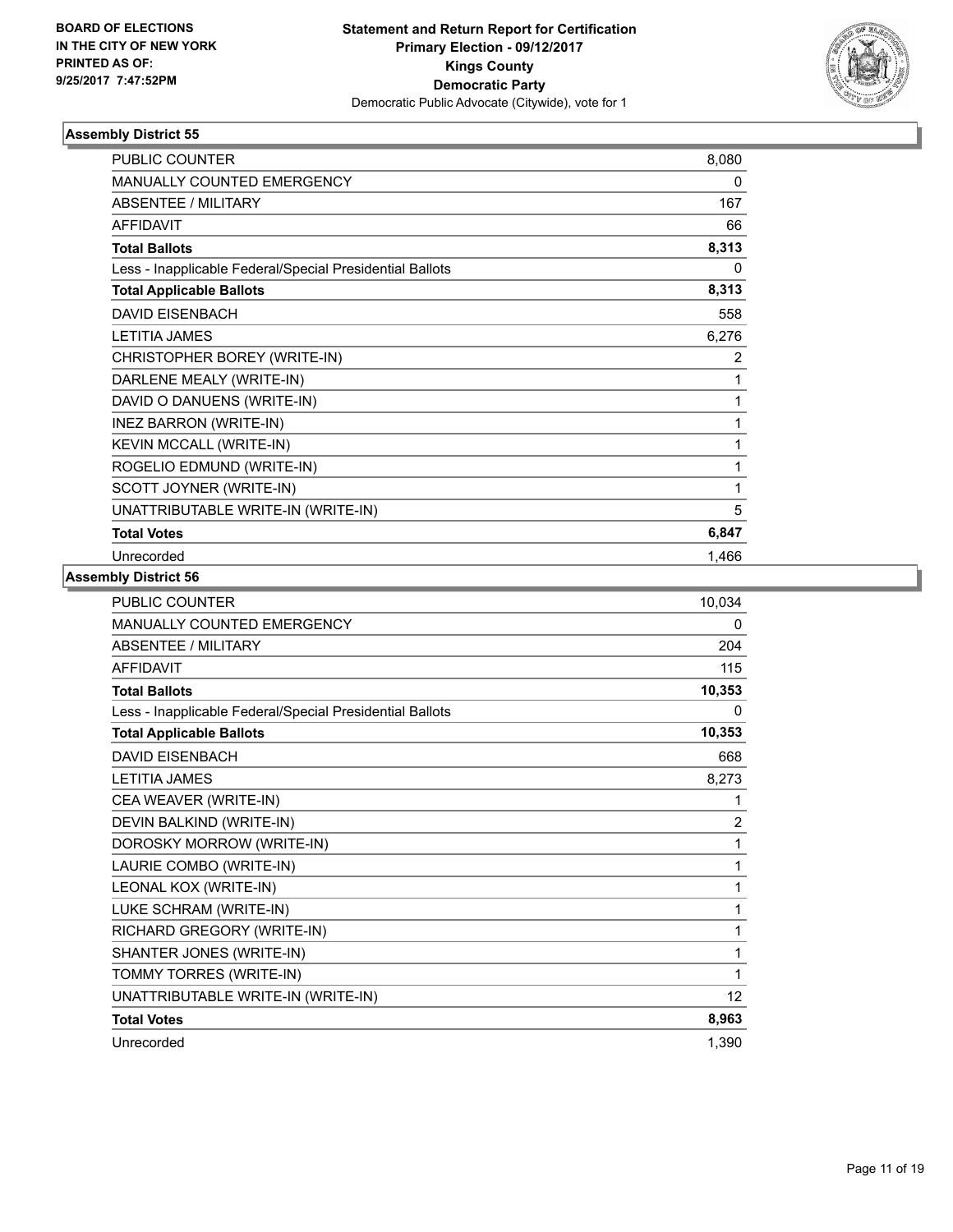

| <b>PUBLIC COUNTER</b>                                    | 15,966 |
|----------------------------------------------------------|--------|
| MANUALLY COUNTED EMERGENCY                               | 0      |
| <b>ABSENTEE / MILITARY</b>                               | 356    |
| <b>AFFIDAVIT</b>                                         | 175    |
| <b>Total Ballots</b>                                     | 16,497 |
| Less - Inapplicable Federal/Special Presidential Ballots | 0      |
| <b>Total Applicable Ballots</b>                          | 16,497 |
| <b>DAVID EISENBACH</b>                                   | 1,205  |
| <b>LETITIA JAMES</b>                                     | 13,506 |
| AMA DWIMOH (WRITE-IN)                                    | 1      |
| <b>ARNAR SHAH (WRITE-IN)</b>                             | 1      |
| <b>BRIAN NOEL (WRITE-IN)</b>                             | 1      |
| DANIEL SQUADRAN (WRITE-IN)                               | 1      |
| HILLARY CLINTON (WRITE-IN)                               | 1      |
| JASON W FLEMING (WRITE-IN)                               | 1      |
| JUMAANE WILLIAMS (WRITE-IN)                              | 1      |
| KSHAMA SAUANT (WRITE-IN)                                 | 1      |
| <b>LESLEY STALVEY (WRITE-IN)</b>                         | 1      |
| MARK LEVIN (WRITE-IN)                                    | 1      |
| NORMAL SIEGEL (WRITE-IN)                                 | 1      |
| ROBERT CORNEGY (WRITE-IN)                                | 1      |
| STEPHEN LURIE (WRITE-IN)                                 | 3      |
| UNATTRIBUTABLE WRITE-IN (WRITE-IN)                       | 16     |
| UNCOUNTED WRITE-IN PER STATUTE (WRITE-IN)                | 1      |
| <b>Total Votes</b>                                       | 14,743 |
| Unrecorded                                               | 1,754  |
|                                                          |        |

| <b>PUBLIC COUNTER</b>                                    | 9.730  |
|----------------------------------------------------------|--------|
| MANUALLY COUNTED EMERGENCY                               | 0      |
| ABSENTEE / MILITARY                                      | 286    |
| <b>AFFIDAVIT</b>                                         | 48     |
| <b>Total Ballots</b>                                     | 10,064 |
| Less - Inapplicable Federal/Special Presidential Ballots | 0      |
| <b>Total Applicable Ballots</b>                          | 10,064 |
| <b>DAVID EISENBACH</b>                                   | 556    |
| <b>LETITIA JAMES</b>                                     | 8,258  |
| DANIELLE CASTOR (WRITE-IN)                               |        |
| JAMA L. WILLIAMS (WRITE-IN)                              | 1      |
| UNATTRIBUTABLE WRITE-IN (WRITE-IN)                       | 7      |
| UNCOUNTED WRITE-IN PER STATUTE (WRITE-IN)                | 3      |
| <b>Total Votes</b>                                       | 8,826  |
| Unrecorded                                               | 1,238  |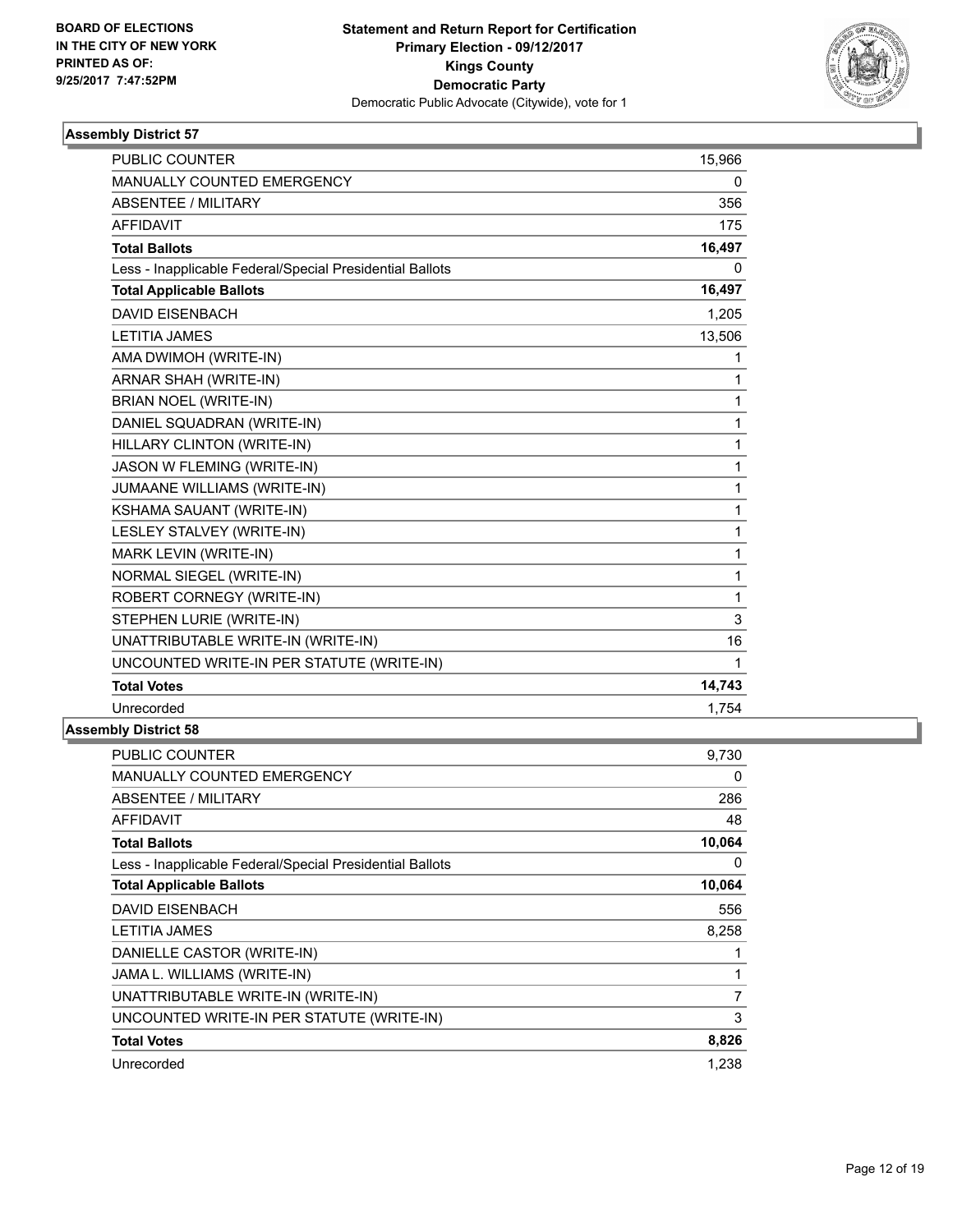

| <b>PUBLIC COUNTER</b>                                    | 6,663 |
|----------------------------------------------------------|-------|
| MANUALLY COUNTED EMERGENCY                               | 0     |
| ABSENTEE / MILITARY                                      | 153   |
| <b>AFFIDAVIT</b>                                         | 22    |
| <b>Total Ballots</b>                                     | 6,838 |
| Less - Inapplicable Federal/Special Presidential Ballots | 0     |
| <b>Total Applicable Ballots</b>                          | 6,838 |
| <b>DAVID EISENBACH</b>                                   | 817   |
| <b>LETITIA JAMES</b>                                     | 4,131 |
| <b>BO DIETL (WRITE-IN)</b>                               | 2     |
| ERIC SIMONSEN (WRITE-IN)                                 | 1     |
| JOHN POWER (WRITE-IN)                                    | 1     |
| PAUL MOSES (WRITE-IN)                                    | 1     |
| UNATTRIBUTABLE WRITE-IN (WRITE-IN)                       | 7     |
| <b>Total Votes</b>                                       | 4,960 |
| Unrecorded                                               | 1,878 |

| 8,338 |
|-------|
| 1     |
| 153   |
| 38    |
| 8,530 |
| 0     |
| 8,530 |
| 566   |
| 6,068 |
| 1     |
| 1     |
| 1     |
| 1     |
| 1     |
| 4     |
| 2     |
| 6,645 |
| 1,885 |
|       |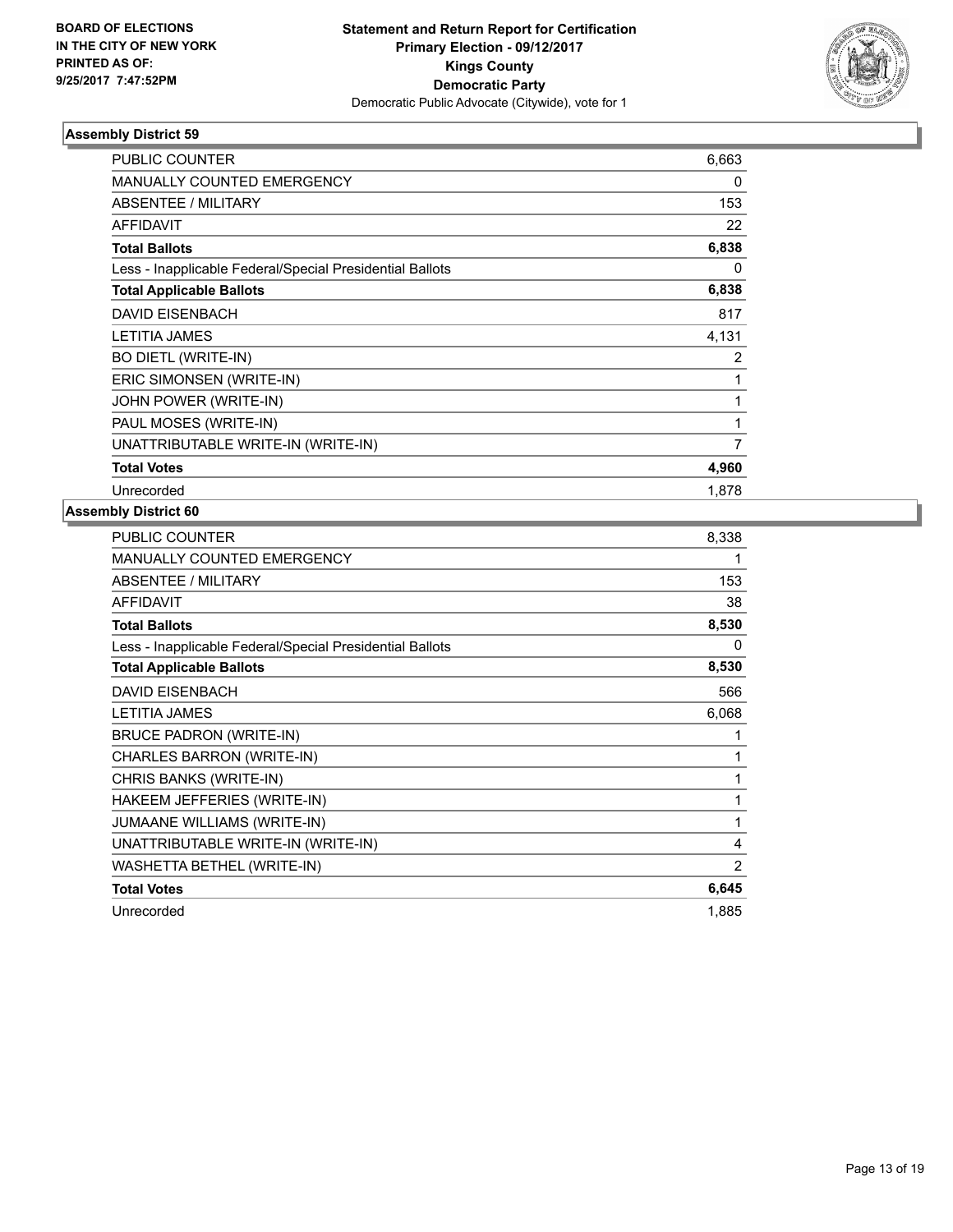

| PUBLIC COUNTER                                           | 2,565 |
|----------------------------------------------------------|-------|
| <b>MANUALLY COUNTED EMERGENCY</b>                        | 0     |
| ABSENTEE / MILITARY                                      | 54    |
| <b>AFFIDAVIT</b>                                         | 11    |
| <b>Total Ballots</b>                                     | 2,630 |
| Less - Inapplicable Federal/Special Presidential Ballots | 0     |
| <b>Total Applicable Ballots</b>                          | 2,630 |
| <b>DAVID EISENBACH</b>                                   | 526   |
| <b>LETITIA JAMES</b>                                     | 1,182 |
| CHARLES RUSSELL (WRITE-IN)                               |       |
| <b>JONATHAN KEMP (WRITE-IN)</b>                          |       |
| KATHY CHANGE (WRITE-IN)                                  |       |
| SANDRA MYERS (WRITE-IN)                                  |       |
| UNATTRIBUTABLE WRITE-IN (WRITE-IN)                       |       |
| <b>Total Votes</b>                                       | 1,713 |
| Unrecorded                                               | 917   |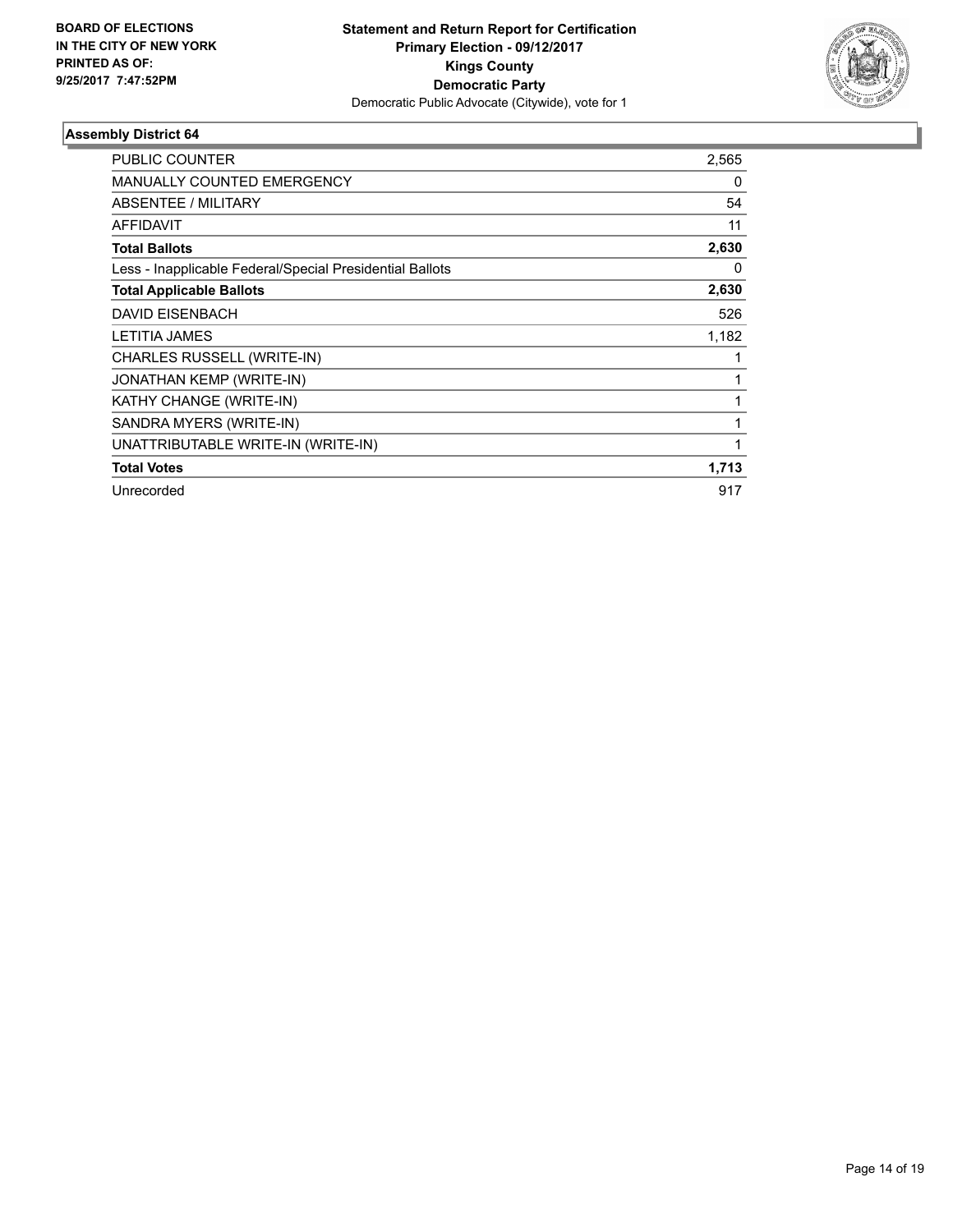

| PUBLIC COUNTER                                           | 161,387                 |
|----------------------------------------------------------|-------------------------|
| MANUALLY COUNTED EMERGENCY                               | 19                      |
| <b>ABSENTEE / MILITARY</b>                               | 3,678                   |
| <b>AFFIDAVIT</b>                                         | 1,297                   |
| <b>Total Ballots</b>                                     | 166,381                 |
| Less - Inapplicable Federal/Special Presidential Ballots | 0                       |
| <b>Total Applicable Ballots</b>                          | 166,381                 |
| <b>DAVID EISENBACH</b>                                   | 21,908                  |
| <b>LETITIA JAMES</b>                                     | 110,114                 |
| AL SHARPTON (WRITE-IN)                                   | 1                       |
| ALEX MERCED (WRITE-IN)                                   | 1                       |
| ALICE JACKSON (WRITE-IN)                                 | 1                       |
| ALTON YEE (WRITE-IN)                                     | 1                       |
| AMA DWIMOH (WRITE-IN)                                    | 1                       |
| AMEYA LELE (WRITE-IN)                                    | 1                       |
| ANDREW FULLER (WRITE-IN)                                 | 1                       |
| ANTHONY CACCAMO (WRITE-IN)                               | 1                       |
| ANTONIETTA FUCCIO (WRITE-IN)                             | 1                       |
| ANTONIO REYNOSO (WRITE-IN)                               | $\overline{\mathbf{c}}$ |
| ARNAR SHAH (WRITE-IN)                                    | 1                       |
| BARRETT ZACHARY (WRITE-IN)                               | 1                       |
| BEN BENNET (WRITE-IN)                                    | 1                       |
| BENJAMIN SCHONBACK (WRITE-IN)                            | 1                       |
| BEN-SIYON YERUSNALAYIM (WRITE-IN)                        | 1                       |
| BERNIE SANDERS (WRITE-IN)                                | $\overline{\mathbf{c}}$ |
| BILL DE BLASIO (WRITE-IN)                                | 7                       |
| BILL RUSSELL (WRITE-IN)                                  | 1                       |
| <b>BO DIETAL (WRITE-IN)</b>                              | 1                       |
| <b>BO DIETL (WRITE-IN)</b>                               | 6                       |
| <b>BRAIN LEHER (WRITE-IN)</b>                            | 1                       |
| BRIAN NOEL (WRITE-IN)                                    | 1                       |
| <b>BRUCE PADRON (WRITE-IN)</b>                           | 1                       |
| CEA WEAVER (WRITE-IN)                                    | 1                       |
| CELESTE HORNBACH (WRITE-IN)                              | 1                       |
| CHAIM BERGMAN (WRITE-IN)                                 | 1                       |
| CHAIM DEUTCH (WRITE-IN)                                  | 1                       |
| CHARLES BARRON (WRITE-IN)                                | 1                       |
| CHARLES RUSSELL (WRITE-IN)                               | 1                       |
| CHEIM TWERSKY (WRITE-IN)                                 | 1                       |
| CHRIS BANKS (WRITE-IN)                                   | 1                       |
| CHRIS DORRIAN (WRITE-IN)                                 | 1                       |
| CHRIS MIAO (WRITE-IN)                                    | 1                       |
| CHRIS SROW (WRITE-IN)                                    | 1                       |
| CHRISTOPHER BOREY (WRITE-IN)                             | 2                       |
| CHRISTOPHER HAMMETT (WRITE-IN)                           | 1                       |
| CHRISTOPHER MCKAY (WRITE-IN)                             | 1                       |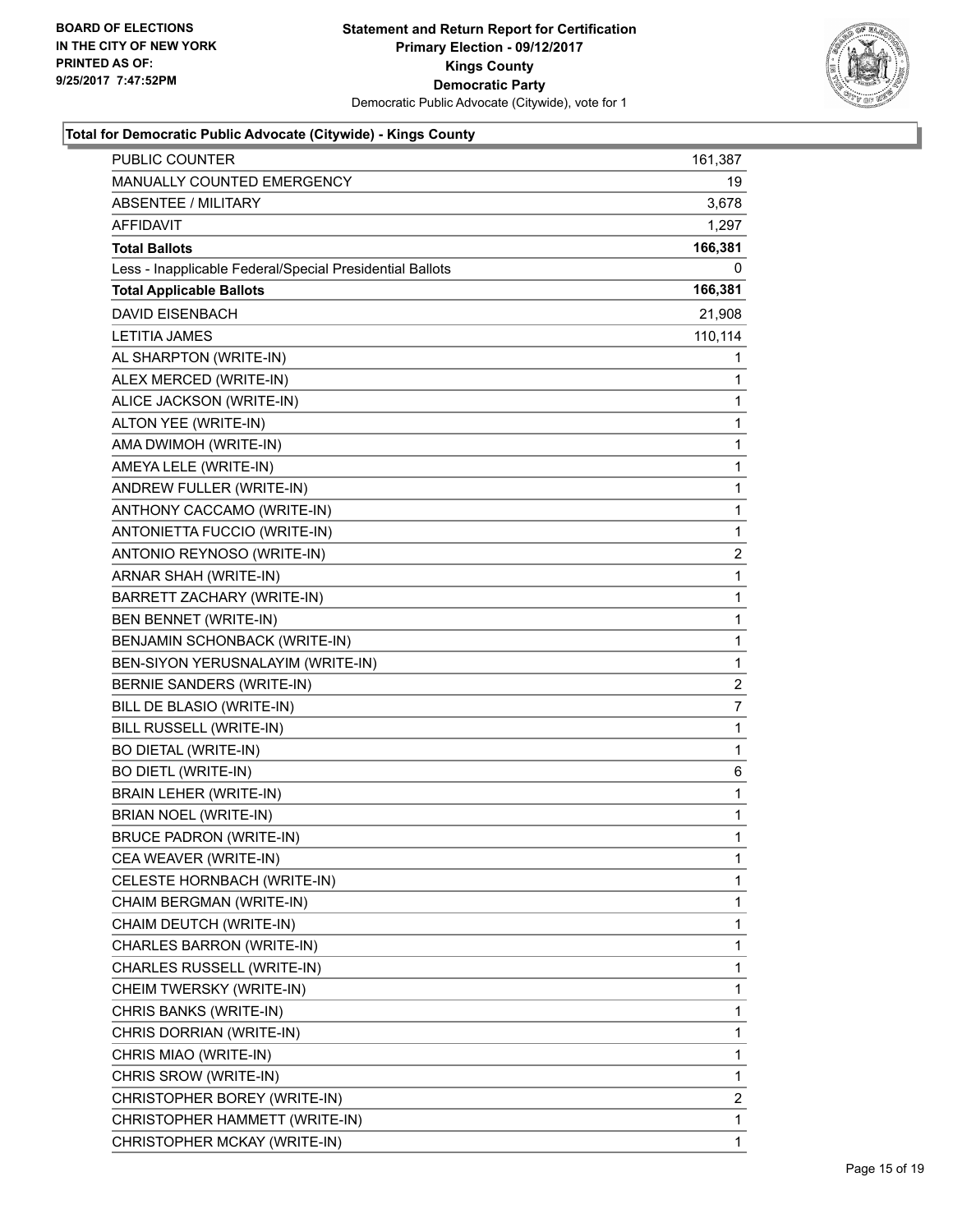

| DAN BONANNO (WRITE-IN)        | 2              |
|-------------------------------|----------------|
| DAN GARODNICK (WRITE-IN)      | 1              |
| DANIEL SQUADRAN (WRITE-IN)    | 1              |
| DANIELLE CASTOR (WRITE-IN)    | 1              |
| DARLENE MEALY (WRITE-IN)      | 1              |
| DAVID DUKE (WRITE-IN)         | 1              |
| DAVID O DANUENS (WRITE-IN)    | 1              |
| DAVID ROSENBERG (WRITE-IN)    | 1              |
| DAVID SHLOMO BONDY (WRITE-IN) | 1              |
| DEANNA LOGAN (WRITE-IN)       | 1              |
| DEREEIM HECKLES (WRITE-IN)    | 1              |
| DEVIN BALKIND (WRITE-IN)      | $\overline{2}$ |
| DIANA PRINCE (WRITE-IN)       | 1              |
| DONALD TRUMP (WRITE-IN)       | 1              |
| DONALD TRUMP, JR. (WRITE-IN)  | 2              |
| DOROSKY MORROW (WRITE-IN)     | 1              |
| DOUGIE JONES (WRITE-IN)       | 1              |
| DOV HIKIND (WRITE-IN)         | 1              |
| ED FARKHIER (WRITE-IN)        | 1              |
| EHAB ABDERLEN (WRITE-IN)      | 1              |
| ELDERT NG (WRITE-IN)          | 1              |
| ERIC ADAMS (WRITE-IN)         | 2              |
| ERIC SIMONSEN (WRITE-IN)      | 1              |
| HAKEEM JEFFERIES (WRITE-IN)   | 1              |
| HANNAH ALEXANDER (WRITE-IN)   | 1              |
| HARRY POTTER (WRITE-IN)       | 1              |
| HILLARY CLINTON (WRITE-IN)    | 3              |
| HOWARD STERN (WRITE-IN)       | 1              |
| IAN BAKERMAN (WRITE-IN)       | 1              |
| IAN D. GORSHEK (WRITE-IN)     | 1              |
| IAN DAVID GIRSHEK (WRITE-IN)  | 1              |
| IDY WEBER (WRITE-IN)          | 1              |
| INEZ BARRON (WRITE-IN)        | 1              |
| JABARI BRISPORT (WRITE-IN)    | 1              |
| JACOB SIEGEL (WRITE-IN)       | 1              |
| JAMA L. WILLIAMS (WRITE-IN)   | 1              |
| JAMEL ROBINSON (WRITE-IN)     | 1              |
| JAMES LANE (WRITE-IN)         | 5              |
| JAMES LANG (WRITE-IN)         | 1              |
| JANETT HAVA (WRITE-IN)        | 1              |
| JARED NESBITT (WRITE-IN)      | 1              |
| JASON W FLEMING (WRITE-IN)    | 1              |
| JAVIER HIDALGO (WRITE-IN)     | 1              |
| JOEL KLEINBERGER (WRITE-IN)   | 1              |
| JOHN POWER (WRITE-IN)         | 1              |
| JONAHAN KIMMEL (WRITE-IN)     | 1              |
|                               |                |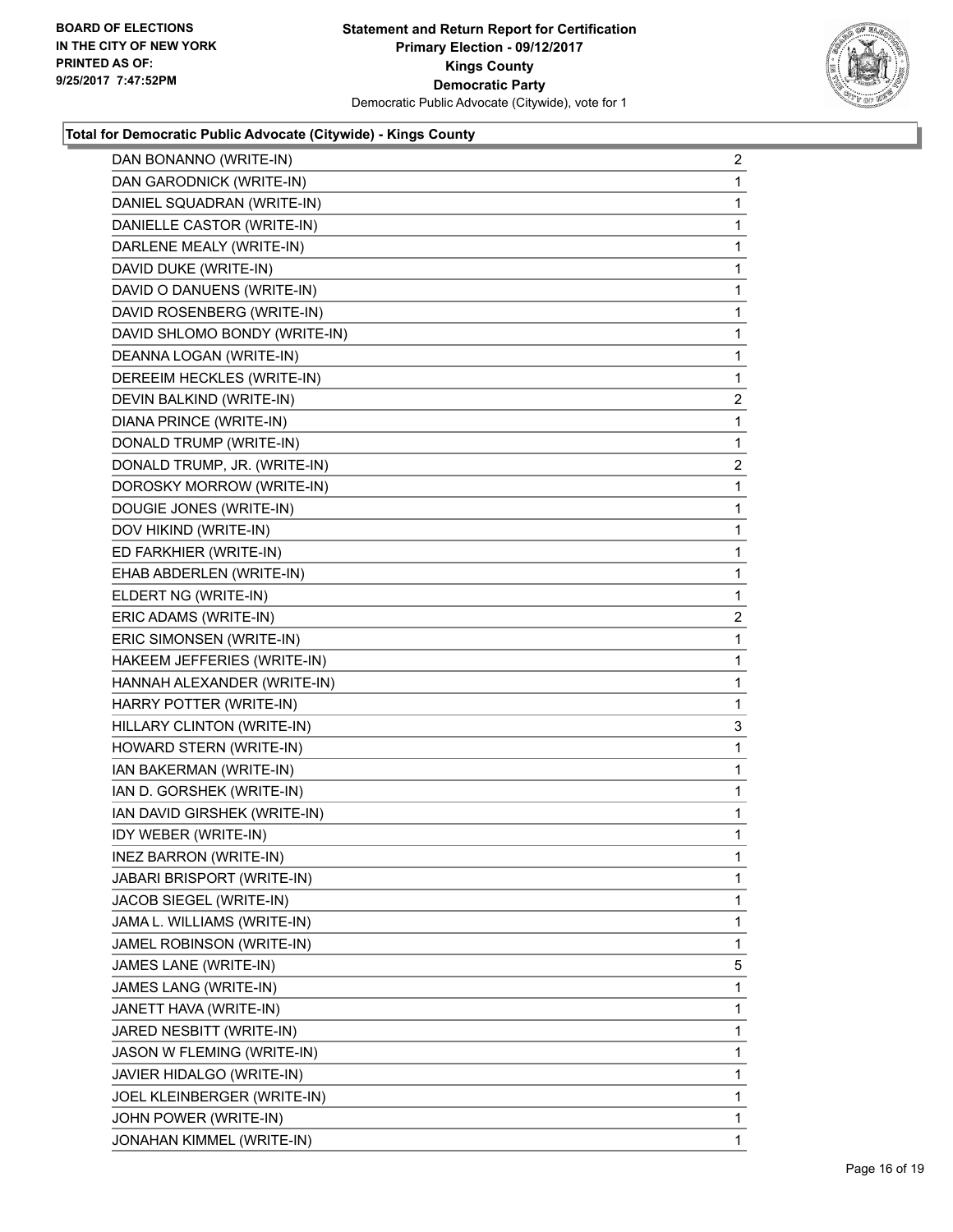

| JONATHAN KEMP (WRITE-IN)           | 1                       |
|------------------------------------|-------------------------|
| JOVAN SANTOPIETRO (WRITE-IN)       | $\mathbf{1}$            |
| JUMAANE WILLIAMS (WRITE-IN)        | $\overline{2}$          |
| JUON GOMOLER (WRITE-IN)            | 1                       |
| JUSTIN CASE (WRITE-IN)             | $\mathbf{1}$            |
| KAHE TUSTEAD (WRITE-IN)            | 1                       |
| KATHY CHANGE (WRITE-IN)            | 1                       |
| KEVIN MCCALL (WRITE-IN)            | $\mathbf{1}$            |
| KEVIN P. CARROLL (WRITE-IN)        | 1                       |
| KHADER EL YATEEM (WRITE-IN)        | 1                       |
| KRISTEN GILLBERT (WRITE-IN)        | 1                       |
| KSHAMA SAUANT (WRITE-IN)           | 1                       |
| LAURA TABATHA SHERIDEAN (WRITE-IN) | 1                       |
| LAURIE COMBO (WRITE-IN)            | $\mathbf{1}$            |
| LEON OFMAN (WRITE-IN)              | 1                       |
| LEONAL KOX (WRITE-IN)              | 1                       |
| LESLEY STALVEY (WRITE-IN)          | 1                       |
| LINDA SARSOUR (WRITE-IN)           | 1                       |
| LINDSEY SIEBER (WRITE-IN)          | 1                       |
| LINLIN CHEIN REID (WRITE-IN)       | $\overline{\mathbf{c}}$ |
| LISA GIBBS (WRITE-IN)              | 1                       |
| LUKE SCHRAM (WRITE-IN)             | 1                       |
| MARDECHAEI DECKLBAHAUN (WRITE-IN)  | 1                       |
| MARK LEVIN (WRITE-IN)              | 1                       |
| MARLENE ZURACK (WRITE-IN)          | 1                       |
| MARTY MARKOWITZ (WRITE-IN)         | $\overline{\mathbf{c}}$ |
| MATT GLAZER (WRITE-IN)             | 1                       |
| MEIR SOLOMON DAYANI (WRITE-IN)     | 1                       |
| MELISSA MARK VIVERITO (WRITE-IN)   | 1                       |
| MERYL ARNOLD (WRITE-IN)            | $\mathbf{1}$            |
| MICHAEL BLOOMBERG (WRITE-IN)       | 4                       |
| MICHAEL L. MARRELLA (WRITE-IN)     | 1                       |
| MICHAEL O'REILLY (WRITE-IN)        | 1                       |
| MICHELLE OBAMA (WRITE-IN)          | 1                       |
| MIKE GRUCHOWSKI (WRITE-IN)         | 1                       |
| MIKE TOLKIN (WRITE-IN)             | 1                       |
| MILLY KRAUSE (WRITE-IN)            | 1                       |
| MIREL KRAUSE (WRITE-IN)            | 1                       |
| MOOREVELL WILLIAMS (WRITE-IN)      | 1                       |
| NACHMAN HEIMFELD (WRITE-IN)        | 1                       |
| NANCY TONG (WRITE-IN)              | $\overline{c}$          |
| NAOMI KLEIN (WRITE-IN)             | 1                       |
| NATHANIEL M. LEVINE (WRITE-IN)     | 1                       |
| NEUFELD, RUSSELL (WRITE-IN)        | 1                       |
| NICOLE MALLIOTAKIS (WRITE-IN)      | $\mathbf{2}$            |
| NORMAL SIEGEL (WRITE-IN)           | 1                       |
|                                    |                         |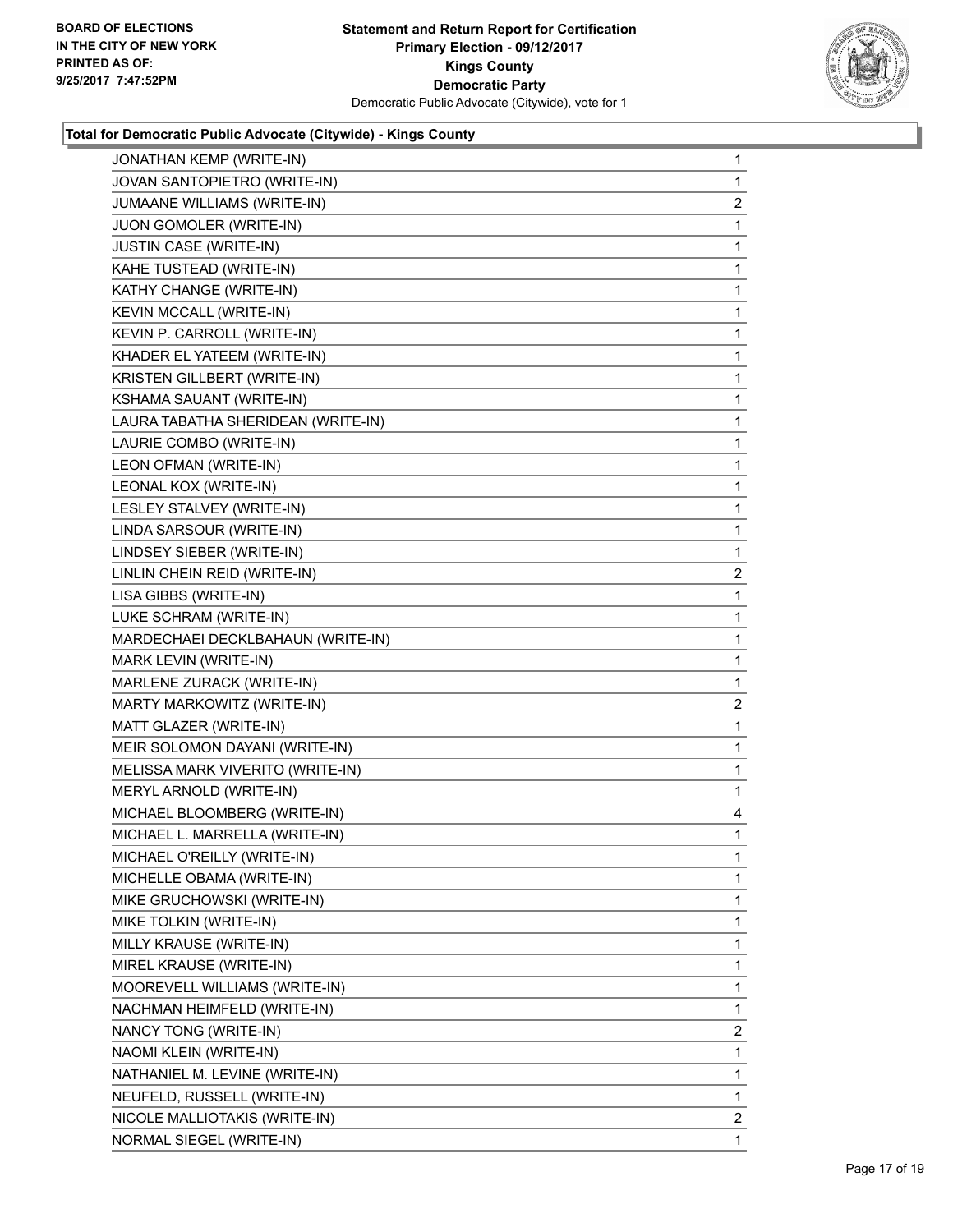

| PATRICK SELVAL (WRITE-IN)                 | 1              |
|-------------------------------------------|----------------|
| PAUL G. PONTIOUS (WRITE-IN)               | 1              |
| PAUL MOSES (WRITE-IN)                     | 1              |
| PAUL WELLSTONE (WRITE-IN)                 | 1              |
| RABBI MILLLER (WRITE-IN)                  | 1              |
| RACHEL GOODMEN (WRITE-IN)                 | 1              |
| RESHMA SAVJANI (WRITE-IN)                 | 1              |
| RICHARD GREGORY (WRITE-IN)                | 1              |
| RICHARD S BASHER (WRITE-IN)               | 1              |
| ROBERT CORNEGY (WRITE-IN)                 | 1              |
| ROGELIO EDMUND (WRITE-IN)                 | 1              |
| RONNIE CHO (WRITE-IN)                     | 1              |
| ROY MITCHELL (WRITE-IN)                   | 1              |
| SANDRA MYERS (WRITE-IN)                   | 1              |
| SCOTT JOYNER (WRITE-IN)                   | 1              |
| SCOTT M STRINGER (WRITE-IN)               | $\overline{c}$ |
| SETH ROSENBLUM (WRITE-IN)                 | 1              |
| SHALOM IZRAILEV (WRITE-IN)                | 1              |
| SHANTER JONES (WRITE-IN)                  | 1              |
| STEPHEN LURIE (WRITE-IN)                  | 3              |
| STEVEN REISER (WRITE-IN)                  | 1              |
| TASCHA VAN AUKEN (WRITE-IN)               | 1              |
| TIM ROBERTS (WRITE-IN)                    | 1              |
| TOMMY TORRES (WRITE-IN)                   | $\overline{c}$ |
| TROY ODENDHAL (WRITE-IN)                  | 1              |
| UNATTRIBUTABLE WRITE-IN (WRITE-IN)        | 130            |
| UNCOUNTED WRITE-IN PER STATUTE (WRITE-IN) | 12             |
| <b>VERMIN SUPREME (WRITE-IN)</b>          | 1              |
| VINCENT J GENTILE (WRITE-IN)              | 1              |
| VIVIAN KAHAN (WRITE-IN)                   | 1              |
| WASHETTA BETHEL (WRITE-IN)                | 2              |
| YADIRA HADLETT (WRITE-IN)                 | 1              |
| YAGDIL TORAH (WRITE-IN)                   | 1              |
| YASMIN MOSTOLY (WRITE-IN)                 | 1              |
| YEHUDA GRUEN (WRITE-IN)                   | 1              |
| <b>Total Votes</b>                        | 132,363        |
| Unrecorded                                | 34,018         |